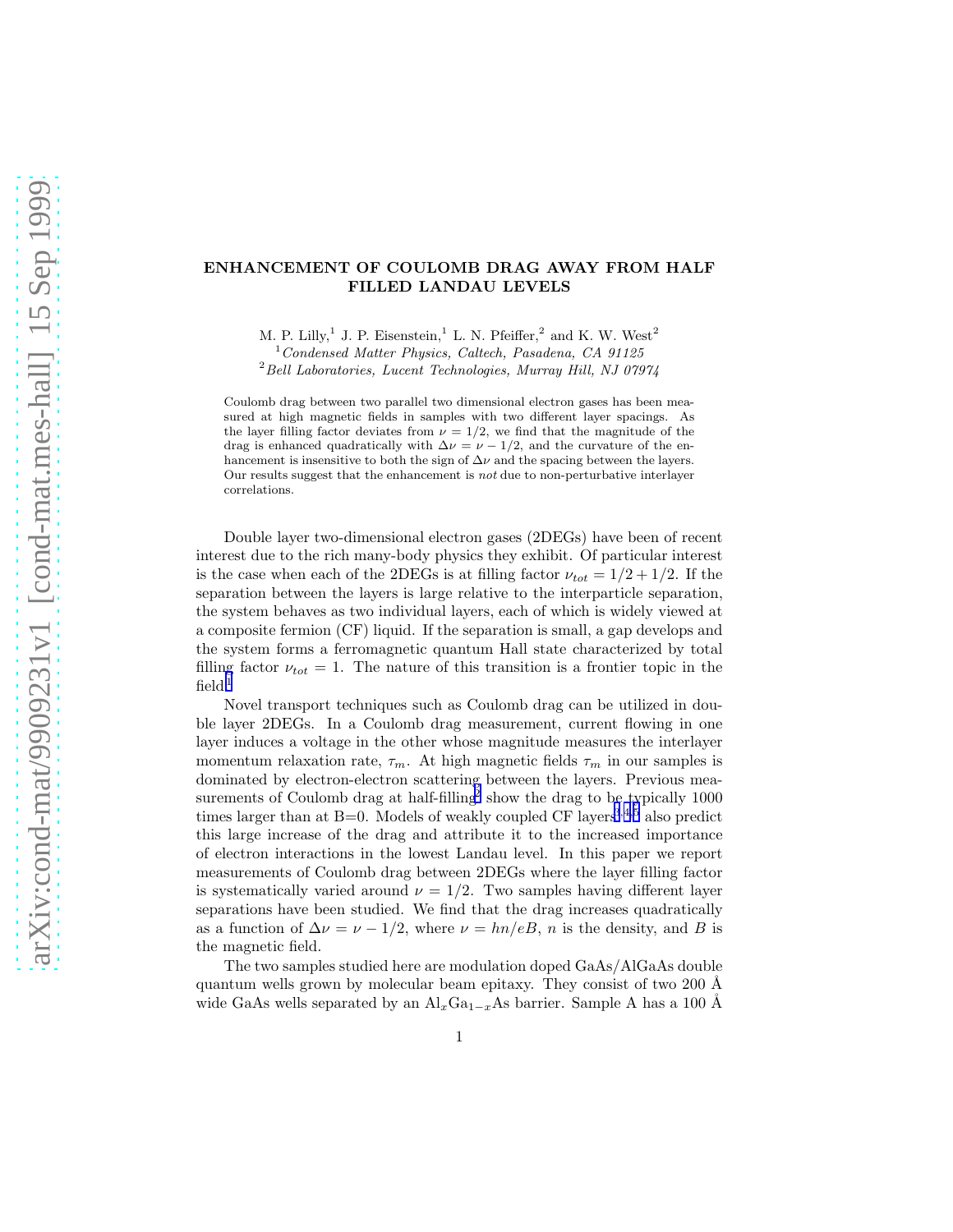

Figure 1: In (a) the magnetic field dependence of drag in sample A is shown for  $T = 0.6$  K (dotted), 1.0 K (solid), and 4.0 K (dashed). In (b) an interlayer bias voltage is applied to sample A at a constant magnetic field for 0.6 K (dotted), 1.0 K(solid), and 3.5 K (dashed).

barrier with  $x = 1$  and sample B has a 225 Å barrier with  $x = 0.32$ . The electron densities in both samples A and B were balanced using central top and bottom gates to a nominal density of  $n \approx 1.4 \times 10^{11}$  cm<sup>-2</sup>. Each sample was patterned into a Hall bar  $(l = 400 \mu m, w = 40 \mu m)$  with indium ohmic contacts. Drag measurements are made by injecting a current,  $I = 10$  nA, 13 Hz in one 2DEG (drive layer) and measuring resulting voltage,  $V_D$ , induced in the other (drag layer).

Fig. 1a shows the drag resistivity,  $\rho_D = -(w/l)V_D/I$ , of sample A for  $\nu \leq 1$  at several temperatures. The sign of the drag voltage is opposite that of the resistive voltage drop in the drive layer. This sign is consistent with electrons in the drag layer building up a voltage to oppose the momemtum transfer of the electrons from the drive layer. At  $B = 5.7$  T, each layer is in the integer quantum Hall state  $\nu = 1$ . Owing to the large energy gaps in each layer at this filling, the drag  $\rho_D \rightarrow 0$ . At  $T = 0.6$  K, the same effect is evident as the fractional quantum Hall effect (FQHE)  $\nu = 2/3$  develops at  $B = 8.55$  T. Around  $\nu = 1/2$  in each layer, the 2DEGs remain compressible, and  $\rho_D$  forms a shallow minimum. As the temperature is lowered, the magnitude of the drag decreases, although the minimum around  $\nu = 1/2$  persists.

A second measurement which yields enchanced drag away from half-filling occurs when the densities of the layers are intentionally unbalanced at fixed magnetic field. Starting at  $\nu = 1/2$  with density  $n_0$  in each layer, a dc bias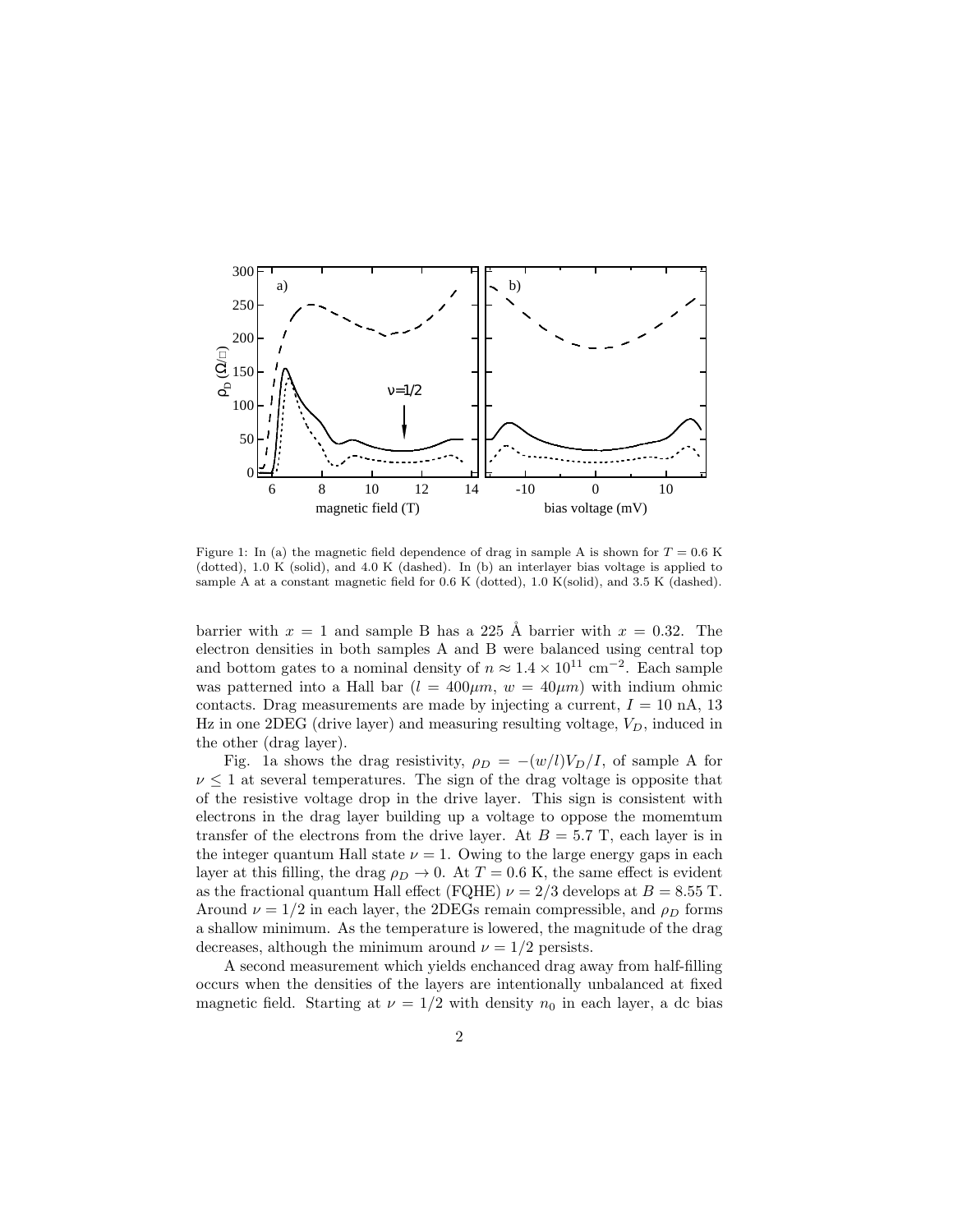

Figure 2: (a) Scaled drag resistivity as filling factor departs from  $\nu = 1/2$  at T=0.6 K for sample A field sweep (dashed), sample A interlayer bias (solid) and sample B interlayer bias (dotted). (b) Summary of curvature at different temperatures for sample A field sweep (open square), sample A interlayer bias (open circle), sample B field sweep (solid square), and sample B interlayer bias (solid circle).

voltage,  $V_{bias}$  is applied between the layers. The bias voltage transfers charge between layers, increasing the density of one layer to  $n_0 + \Delta n/2$  and decreasing it in the other to  $n_0 - \Delta n/2$  ( $\Delta n$  is the density difference). The change in density at a fixed field causes a corresponding change in the filling factor that we define by  $\Delta \nu = \nu - 1/2$ . The results for sample A are shown in Fig. 1b at T=0.6 K, 1.0 K and 3.5 K. At  $V_{bias} = 0$ , both layers are at  $\nu = 1/2$ . For small  $V_{bias}$ ,  $\rho_D$  increases quadratically with a curvature that depends on temperature. The minimum in  $\rho_D$  in the T = 0.6 K data (dotted line) at  $V_{bias} = 10$  mV is due to the developement the FQHE at  $\nu_{tot} = 2/5 + 3/5$ . This feature allows calibration between  $V_{bias}$  and  $\Delta \nu$ . A similar increase in  $\rho_D$  as a function of  $V_{bias}$  was found in sample B.

In order to compare the enhancement of the drag away from half-filling for the two situations described above, we plot the normalized drag resistivity,  $\rho_D/\rho_D(\Delta\nu=0)$ , as a function of the relative change in filling factor,  $\Delta\nu/\langle\nu\rangle$ , where  $\Delta \nu = \nu - 1/2$  and  $\langle \nu \rangle = (\nu_1 + \nu_2)/2$  (the subscripts indicate the layer index). When  $V_{bias}$  is applied,  $\Delta \nu_1 = -\Delta \nu_2$ , and  $\langle \nu \rangle = 1/2$  is constant with  $V_{bias}$ . When the field is changed,  $\Delta \nu_1 = \Delta \nu_2$ , and  $\langle \nu \rangle = h n / B$  changes with the field. Results for  $T = 0.6$  K are shown in Fig. 2a for interlayer bias in sample A (solid line), magnetic field for sample A (dashed) and interlayer bias for sample